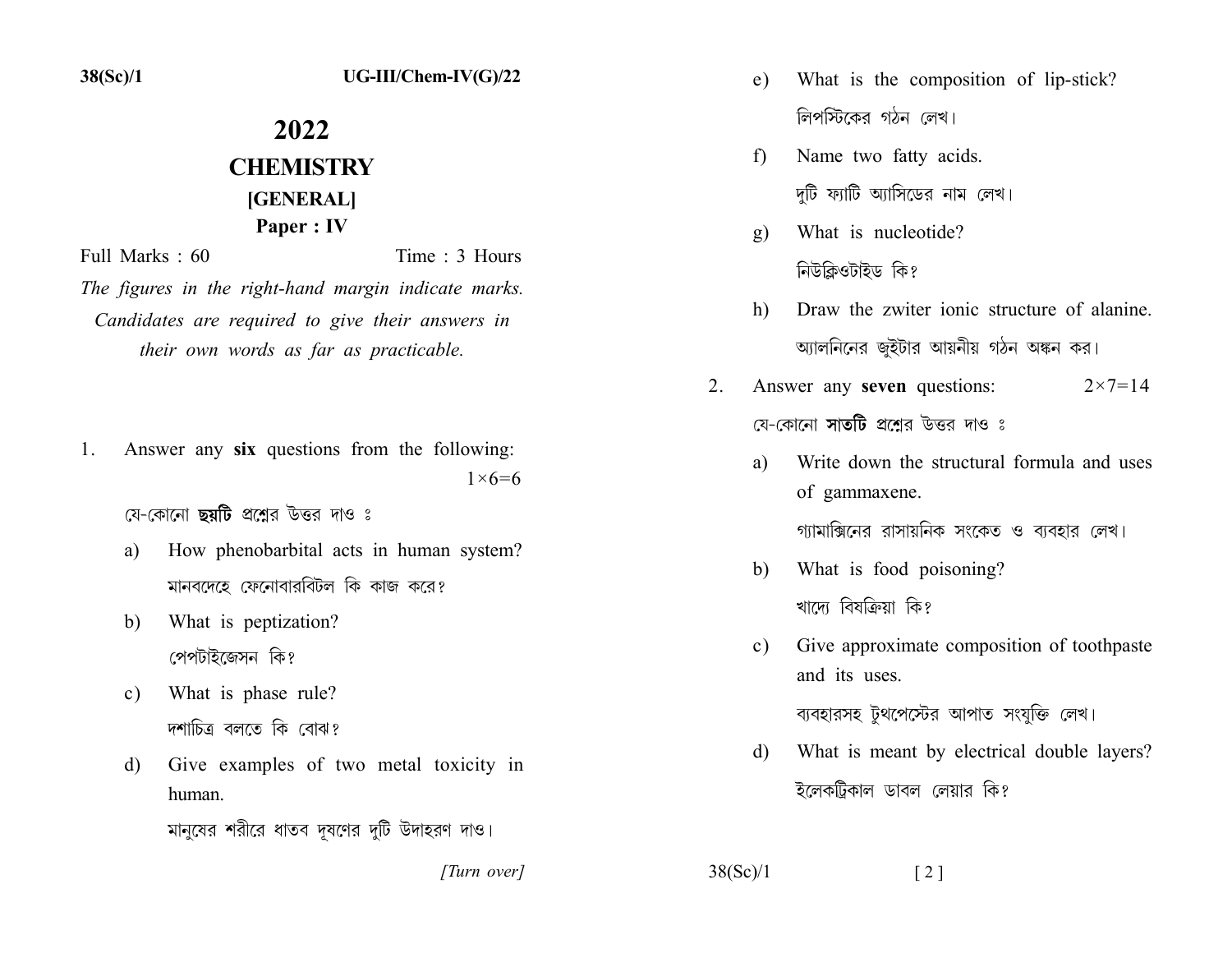- Write down the Nernst distribution law  $e)$ নার্ণস্টের বণ্টন সত্র লেখ।
- What is the tertiary structure of a protein?  $f$ প্রোটিনের টারসিয়ারী গঠন বলতে কি বোঝায়?
- Write down the preparation and uses of g) aspirin. আসপিরিনের প্রস্তুতি এবং বাবহার লেখ।
- What are the factors needed for an h) enzymatic reaction to happen? এনজাইম অনুঘটন বিক্রিয়া কি কি বিষয়ের উপর নির্ভর করে?
- What are the differences between DNA and  $\mathbf{i}$  $RNA?$

 $DNA \,$  ও  $RNA \,$ র মধ্যে কি কি পার্থকা আছে?

- $3<sub>1</sub>$ Answer any five questions:  $6 \times 5 = 30$ য়ে-কোনো **পাঁচটি** প্রশ্নের উত্তর দাও ঃ
	- What is Freundlich and Langmur isotherm? a)  $3 + 3$

Freundlich ও Langmur আইসোথার্ম সম্বন্ধে লেখ।

How sunrays can damage skin? Mention any  $b)$ four substances that can protect skin from this damage. What is meant by SPF?  $3 + 2 + 1$ 

সূর্যরশ্মি কিভাবে চামডার ক্ষতি করে? যে কোনও চারটি এই ক্ষতিরোধকারী পদার্থের উল্লেখ কর। SPF কি?

What is chemical nature of enzymes? Give  $c)$ examples of enzyme. What is optimum pH and temperature of enzyme activity?

 $2 + 4$ 

উৎসেচকের রাসায়নিক প্রকৃতি কি? উৎসেচকের উদাহরণ দাও। উৎসেচকের অপটিমাম pH ও তাপমাত্রা বলতে কি বোঝ?

- What are the differences between toilet and d) washing soaps?  $3 + 3$ প্রসাধনী সাবান ও পরিষ্কারক সাবানের মধ্যে পার্থক্য লেখ।
- What are the criteria of a good pesticide?  $e)$ What is the biological method of pest control?  $3 + 3$ উত্তম কীটনাশকের বিচার্য গুণাবলী কি কি? জৈব কীট

নিয়ন্ত্রণ পদ্ধতি বলতে কি বোঝ?

What are the permitted colours in food f) products? Why they are used? Name few of them.  $2+2+2$ খাদ্যের অনুমোদিত রঙ কি কি? ইহাদের কেন ব্যবহার করা হয়? এরূপ কয়েকটির নাম লেখ।

 $38(Sc)/1$